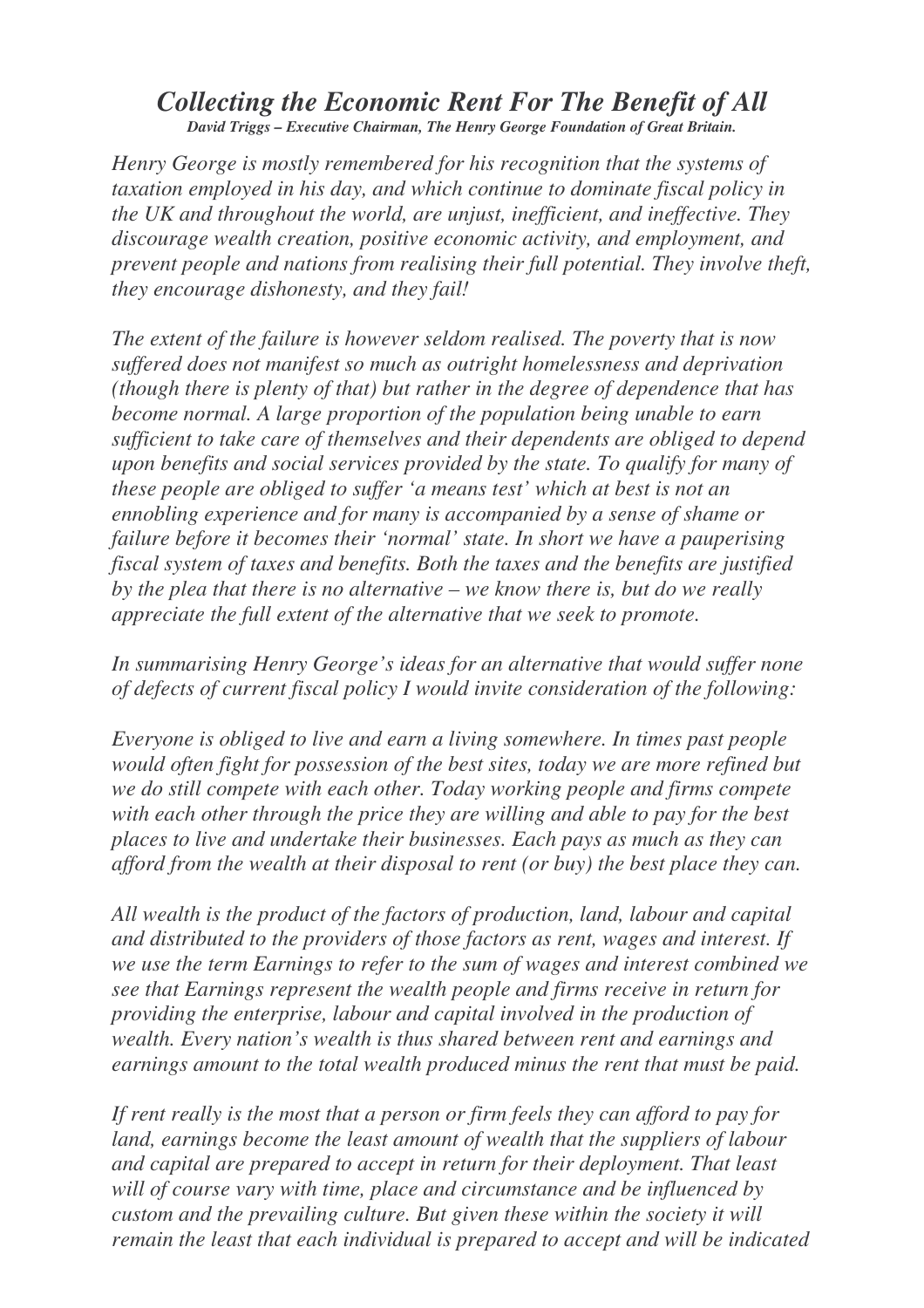*by the earnings accepted by those living and producing at the places least in demand – at the margin.*

*Where population is sparse, land is feely available, and wealth production is simple little or no rent will arise and earnings will retain a high proportion of the wealth produced. However if population is concentrated, land is not freely available, and wealth production is refined and specialised, i.e. in a developed economy, a high proportion of the wealth produced will go to rent i.e. everything in excess of earnings at the margin of production – below which no wealth is produced because no suppliers of labour or capital are willing to deploy there.*

*Now, the location value of the rent arising in a developed economy is not produced by any individual or firm but by the presence, protections and services of the whole community. It is thus not due to any individual or firm but to the whole community and constitutes a natural source of public revenue.*

*But, the rent that people and firms can afford to pay from their earnings is reduced by all the non-discretionary leakages and losses they suffer e.g. due to taxes, fraud and theft (including those associated with money and banking), monopoly, etc.*

*If these leakages and losses were prevented in the UK (i.e. more than 40% of GDP) the rent available for public revenue (or for whoever else collects it) would be more than sufficient to meet current public expenditure requirements!*

*Here we may see how public revenue may be raised without taxation – merely by collecting a value for the community that the community itself creates i.e. location value - rent.*

*From the earliest times communities and/or their governments have influenced how land within their territory may be used, usually by prescribing or prohibiting certain uses at particular places. In the UK public control of land use is exercised by Local Authorities who develop local land use plans and grant or deny planning permission for plots of land where a change of use is contemplated. A site's permitted use has a profound effect upon its location value.*

*If this value becomes the basis of all public revenue the duty of care that those representing the community's interests have for integrating socio economic and environmental considerations becomes obvious. As also does the need for this duty to be discharged in a totally transparent manner. Everybody needs to be aware of each site's permitted use, the financial consequences for the community, and obligations that land holders are under. Under these circumstances it is difficult to imagine that the control of land use would be as passive and reactionary as it currently is. The community and its representatives would be required to address land use and public revenue*